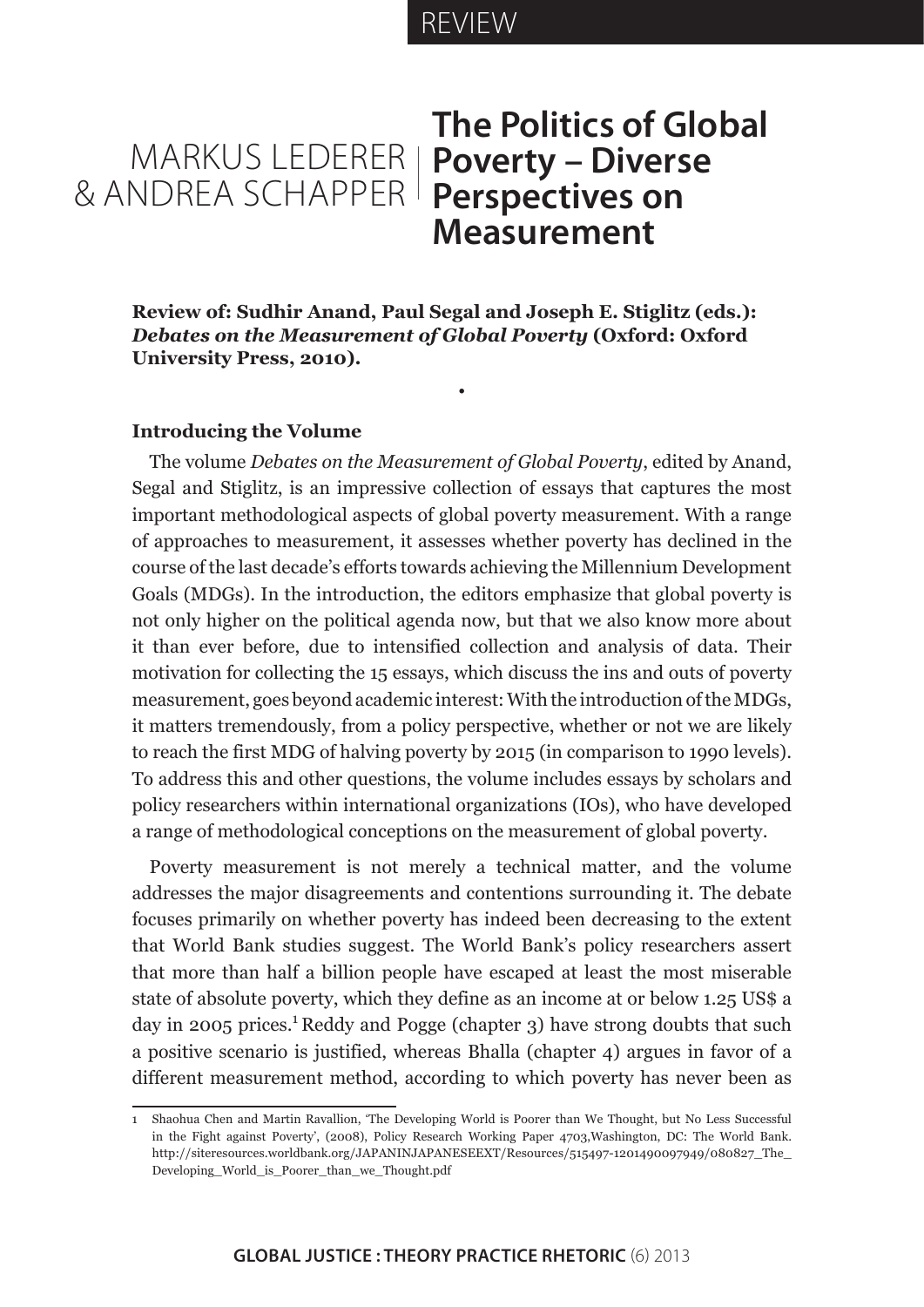high as other measures suggest, and that it has decreased even more than Chen and Ravallion believe.

The introduction provides an excellent overview of the bases of these disagreements: First, poverty can be defined in various ways, in particular when different poverty lines are used as a threshold. This problem cannot be solved easily, due to the challenge of factoring in relative price changes across time and space. Reddy and Pogge thus object to the money metric approach used by the World Bank, as they claim that in the end it sets-up an entirely "arbitrary international poverty line" (p. 43). Instead they argue for a focus on achievements that can be compared across countries. Similarly, others in the book like Srinivasan (chapter 5) are in favor of a poverty line that incorporates the multidimensional aspects of poverty, even if this means that comparability across countries cannot be guaranteed. Sahn and Younger (chapter 15) try to include non-monetary aspects and are thus again closer to Reddy and Pogge's achievement concept. Bhalla (chapter 4) develops an argument for increasing the poverty line of about 1 US\$ a day which has remained constant for almost 25 years. He suggests instead a threshold of approximately 1.69 US\$ in 1993 prices (or 2.16 US\$ in 2005 prices), that is, about 2 US\$ a day.

Second, the authors in this volume strongly disagree about purchasing-powerparity (PPP) exchange rates. This disagreement is due to the surveys from the International Comparison Program, which are only undertaken every ten years and which are used to calculate the PPP exchange rates. Aten and Heston (chapter 6) discuss how the calculation of PPP exchange rates leads to a potential underestimation of poverty due to the fact that they are biased towards larger economies. They propose instead to work with "poverty PPPs". In contrast to existing PPP exchange rates, these would be specifically designed to reflect the situation of the poor. Reddy and Pogge (chapter 3) hold that existing PPPs are based on the price of larger bundle of commodities, some of which are simply not relevant to very poor people, such as prices of real estate or services which are consumed disproportionately by the non-poor. Therefore, they support the introduction of "poverty PPPs" as a counterbalance in this respect.

Third, another area of contention is the varying accounts of income distribution within countries, which can primarily be traced back to the difference between income and consumption poverty. GDP serves as a national measure of income but its use for measuring poverty is limited. Since it includes retained earnings of corporations and government revenue taxes, its scaling to GDP per capita will most probably overestimate incomes and underestimate poverty. The World Bank uses consumption surveys, but these might underestimate the level of poverty that actually exists. To make things even more complicated, Havinga,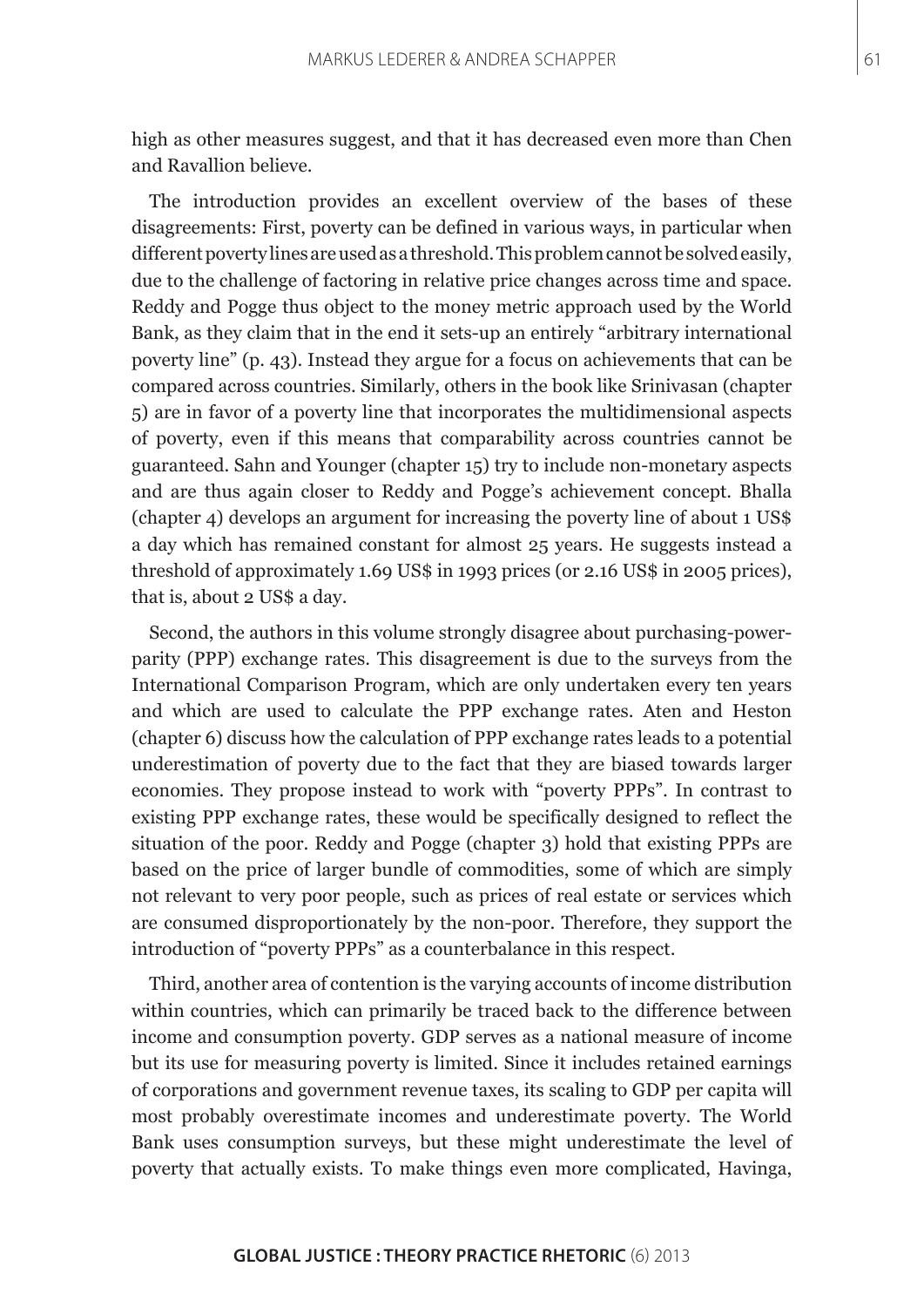Kamanou and Vu (chapter 9 of the volume) discuss the differences between data for household consumption taken from the Household Final Consumption Expenditure (HFCE) in the national account of developing countries, and other survey data. Both sources of data are prone to double-counting, under-reporting and under-representation. Additionally, surveys cannot measure perceptions about relative deprivation, as Ravallion points out (chapter 2). The problem of surveys is also illustrated in the chapters on India (chapter 14) and Latin America (chapter 11).

Finally, data coverage and data comparability are another major reason for different perspectives on the decline of poverty. All authors agree that data for Africa, particularly for Sub-Saharan Africa, are less reliable and less available when it comes to consumption surveys (chapter 15). Although the availability of survey data on income and consumption distribution has improved, comprehensive coverage is still unavailable. In Sub-Saharan Africa and other parts of the developing world homeless people or people living in remote rural areas – an important group of the poorest of the poor – are not represented in such surveys. The quality of data for India and China has improved within the last years, but the result is that both countries are judged to be poorer both historically and currently, in comparison to earlier estimates based on less complete data. Specifically, for China an update on the PPP exchange rate (using the 1.25 US\$ in 2005 prices) shows that the reduction of poverty has been less than most estimates between 2000 and 2010 have claimed. Nevertheless, the reduction has been considerable (chapter 13). In addition, different methods for compiling surveys make it difficult to compare data across countries. Whereas in some countries surveys indicate gross incomes, others refer to net income. Some include only cash income, while others integrate different types of in-kind income. In addition, these survey data can relate to different population units, such as individuals, households or families, possibly resulting in significant differences in the measurement of inequality and poverty.

As this first overview shows, measuring poverty is a highly complex undertaking and is prone to various methodological biases, thus allowing for productive contestation about which method is the most appropriate. In the following, we highlight some particularly interesting chapters that tackle specific approaches or selected countries and regions.

#### **Basic Concepts and Important Approaches towards Measurement**

Part one of the edited volume focuses on introducing relevant measurement concepts and approaches. Here, several authors engage in a dialogue about their methodological techniques and pertinent writings. This section critically reflects on some of these controversies.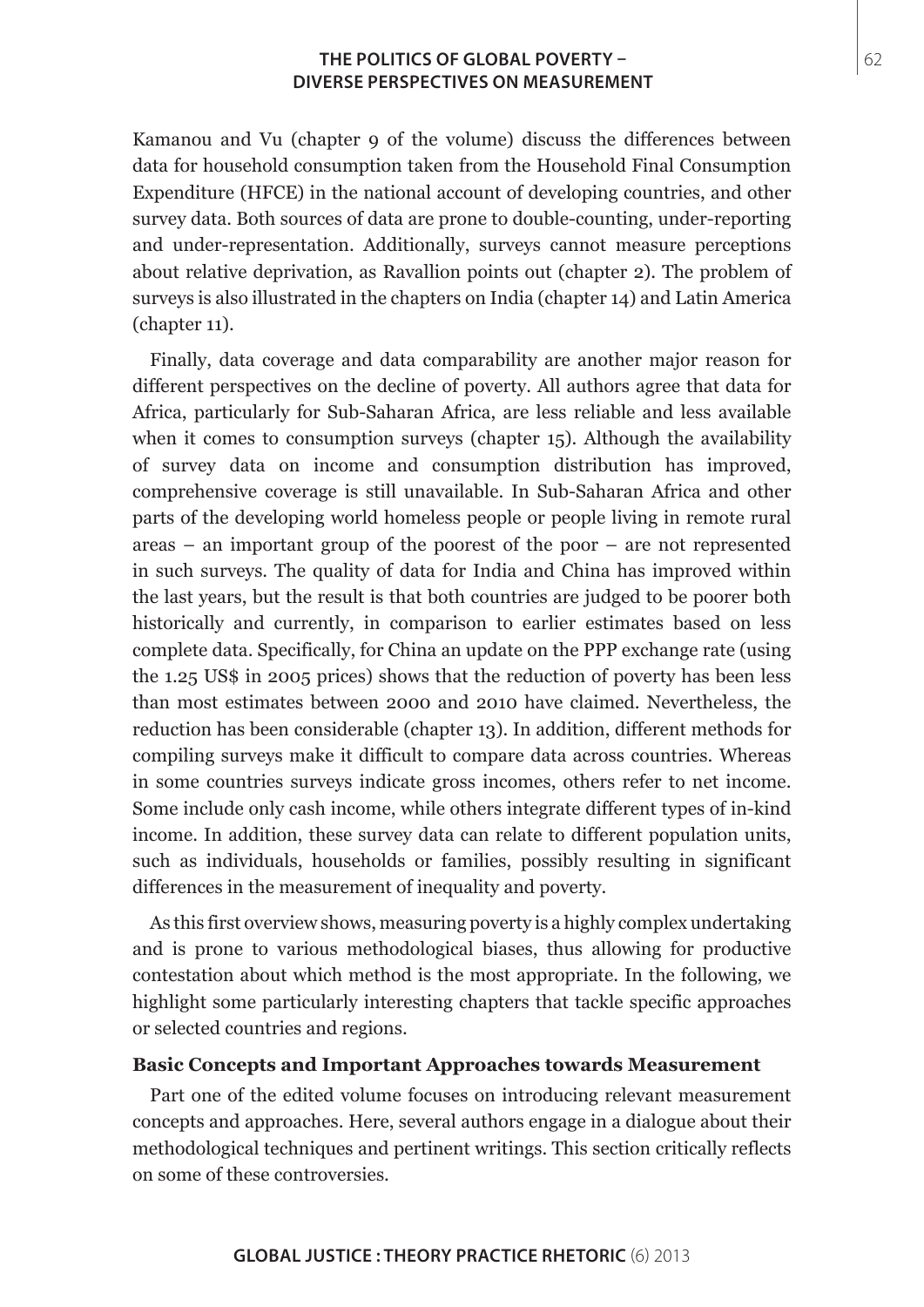In Chapter 2, Martin Ravallion takes up the question of "Why Measurement Matters" and provides an overview of basic concepts like poverty and inequality. He explains the difference between measuring absolute or relative poverty as well as measuring poverty within countries or between countries. In this chapter, he reiterates some findings that are largely undisputed. He claims, for instance, that absolute global poverty has been falling in all estimates since the end of the Cold War, particularly due to the impressive growth rates of India and China. However, this has only minor consequences for relative poverty. Ravallion goes on to discuss the issue of trade openness and whether the integration of poor countries into the global economy is good or bad for the poor – specifically whether there is absolute and relative poverty decrease due to trade. Ravallion is generally optimistic that a case for trade openness can be made, but he is cautious to generalize this finding to other contexts. At this point, the reader would like to know much more about why Ravallion is so cautious and on which methodological details his assumptions are based. It is not evident, for example, how Ravallion would judge Rodrik's claim that trade is potentially problematic for the poorest countries due to the high transaction costs it entails.<sup>2</sup> At the very end of his short article, Ravallion clarifies that his findings should not be understood as an argument that growth always benefits the poor, as there are well-known cases like India in which the benefits of growth are distributed very unevenly across different regions of the country. However, the chapter does not include a more systematic discussion of the conditions under which growth is pro-poor. Is it macro-economic institutions, state-intervention, decline of relative poverty or something else?

In their article titled "How *Not* to Count the Poor" (Chapter 3), Sanjay Reddy and Thomas Pogge are highly critical of the World Bank's approach to measuring global poverty, reiterating the problems outlined in the volume's introduction (the fact of an arbitrary international poverty line, inappropriate PPP exchange rates and incorrect extrapolation of limited data). They underline their critique with a range of statistics and in-depth discussions about the potential problems, particularly of Ravallion's assessment of decreasing global poverty. Many of the technical arguments are presented very clearly, and they convincingly show that there is no easy way of measuring global poverty, and that the popular claim that we will soon see an end to poverty is questionable. However, the validity of Reddy and Pogge's overall argument, that the World Bank's measurements are more or less meaningless, may be disputed. In his rejoinder (chapter 3a of the volume), Ravallion claims that the money metric approach of the World Bank can

<sup>2</sup> See Dani Rodrik, *One Economics - Many Recipes. Globalization, Institutions, and Economic Growth* (Princeton: Princeton University Press, 2007), chapter 8.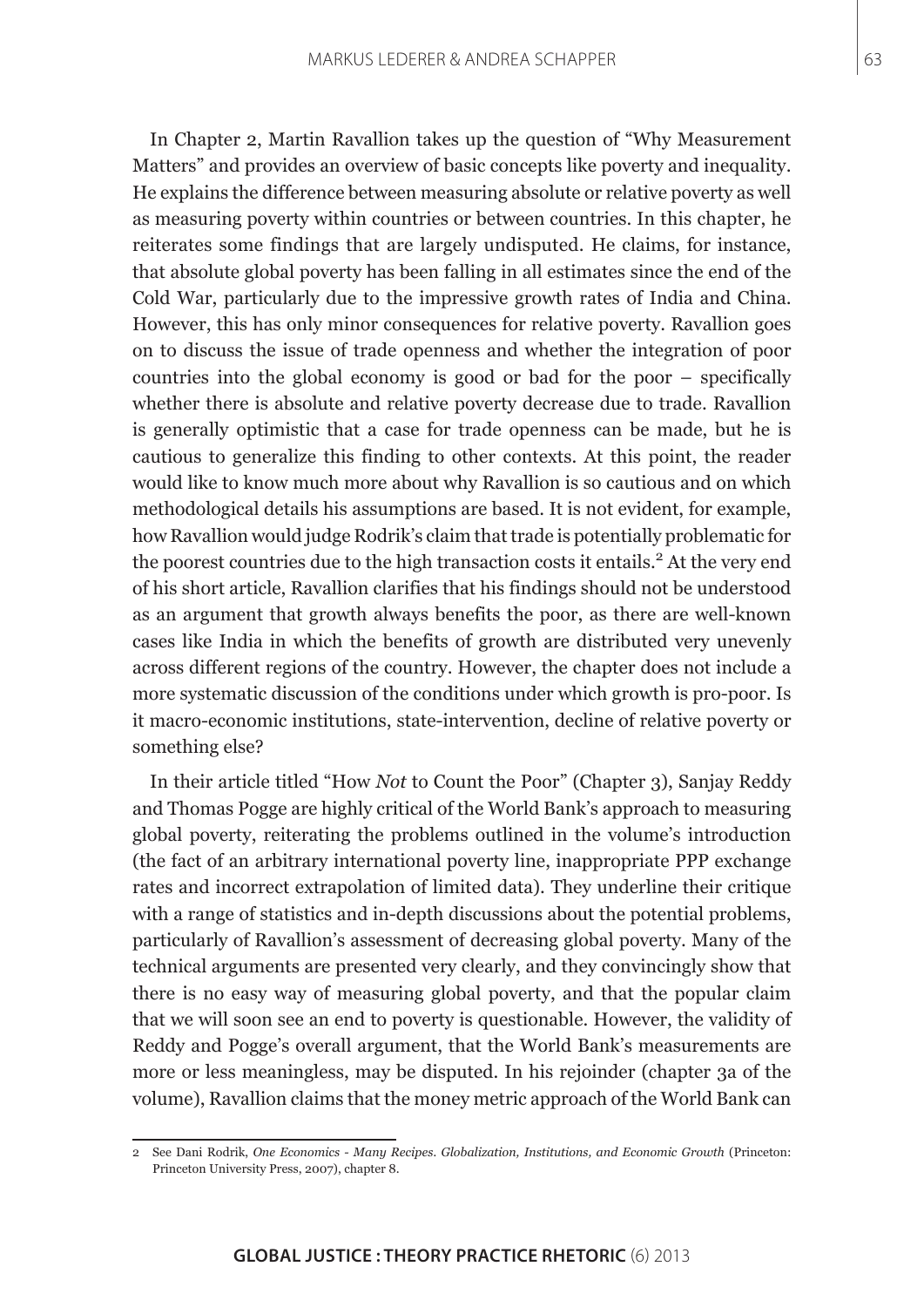be defended – despite its many problems – on the ground that it is an adequate tool of measuring the development of absolute poverty over time. At the end of their chapter, Reddy and Pogge present an alternative way of measuring poverty based on the concept of achievements. Their approach focuses on how elementary human requirements, like being adequately nourished, can be reached. The authors show that the problems associated with the calculation of PPP exchange rates can be overcome by such an approach. However, it remains an open question whether the cost of a bundle of local and nutritionally appropriate food items, for example, can be compared across countries in a meaningful way. Thus, Reddy and Pogge's achievement concept seems open to criticism, just as the money metric approach of the World Bank.

The main argument Surjit Bhalla presents in chapter 4 is that the international poverty line needs to be raised to about 2 US\$ a day. He builds his argument on empirical evidence from statistics for growth and poverty decline that suggest that researchers of the World Bank have continuously overestimated poverty. This overestimation, he claims, has resulted from an adjustment of survey methods the World Bank has undertaken, especially of surveys from China and India.

Bhalla's calculations reveal that poverty prevails first and foremost in Sub-Saharan Africa and is not as prevalent in other world regions. According to the author, Africa is the only continent in which people live in absolute poverty, while other developing countries face relative poverty. On top of that, Latin America has already been using a poverty line above 2 US\$ for quite some time and Asia's poverty line is, due to its fast growth, in urgent need of revision. A first adjustment, Bhalla claims, would be an increase towards 1.69 US\$ in 1993 PPP prices (or 2.16 US\$ in 2005 prices). This would raise the standard by about 45 percent in real terms.

Besides advocating adaptation of the poverty line, Bhalla brings forward a major critique pertaining to fundamental assumptions regarding poverty determinants, which he incorporates into his main argument. Inequality, he argues, does not affect poverty reduction. Growth leads to increasing consumption at the bottom and at the top of a respective population.

However, Bhalla's argument is incomplete. He fails to translate his argument from statistics into policy implications: What exactly are the political consequences of raising the poverty line? How do we adjust policies to these new estimations? And, if Africa remains the only continent with absolute poverty, have other regions applied more successful poverty reduction strategies? Such qualitative assessments – at least as a brief concluding reflection – would have improved his argument.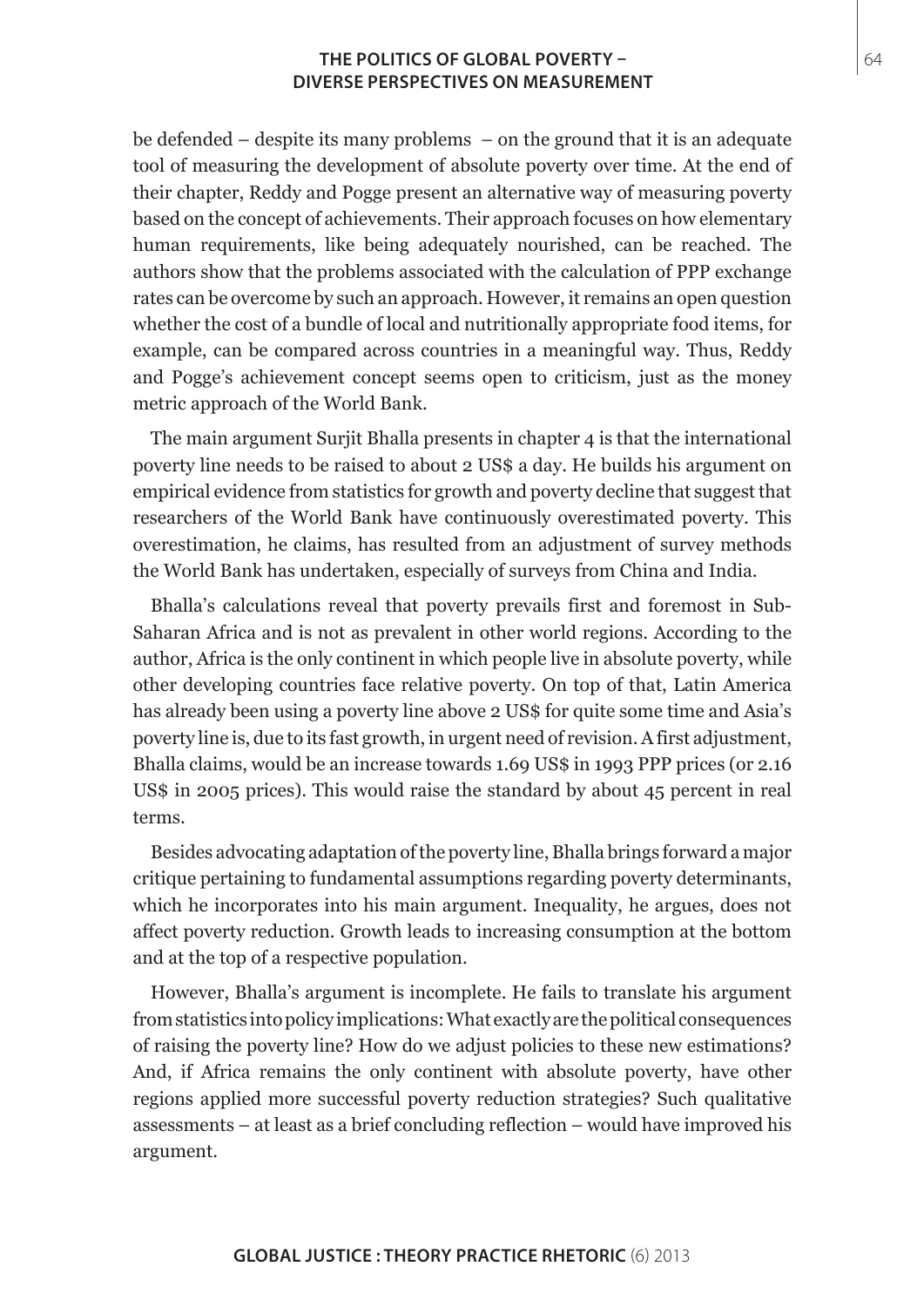#### **Measurement within Specific Regions and Countries**

In part two of the volume, measurement approaches and methodologies introduced in the first section are applied to different regional and country studies. It includes chapters on Latin America, Africa, China and India. Two examples, one study on China and one on Africa, will be briefly outlined in this section.

Shaohua Chen and Martin Ravallion analyze China in chapter 13. The title of the chapter ("China is Poorer than We Thought, but No Less Successful in the Fight against Poverty") indicates the general message. The reason for the new estimate of the number of China's poor is that new data became available for China's PPP exchange rate for 2005. All earlier analyses relied on PPP exchange rates from 1986 that were then integrated in the country-level price surveys of 1993. It was the first time China had participated in the International Comparison Program, although price surveys were only implemented in eleven metropolitan areas. The authors discuss the potential bias toward urban areas that this might entail, and explain that prices for food items are lower in most rural areas. Finally, the authors compare various poverty lines using the 2005 PPP exchange rates. The results are that the number of Chinese considered poor has dropped less than previously thought. Using a poverty line of 1.25 US\$, 26.4% of the population are considered poor, or 15.6% if adjusted for the lower rural prices. In comparison, the "old" poverty line of 1.08 US\$ using 1993 PPP exchange rates placed the percentage of poor people at 5.5. However, the new calculations also show that poverty was much higher from the very beginning (the earliest data presented is from 1981). Thus, the claim that the fight against poverty has been successful is substantiated. The authors argue that the steep reduction in the number of poor people in China – regardless of how it is measured – is due to the persistently high growth rates the country has enjoyed since the beginning of the 1980s. The reader would now like to know whether pro-poor growth can continue and might eventually also influence relative poverty, but unfortunately the authors do not take up these issues in the chapter.

The chapter on Africa, authored by David Sahn and Stephen Younger (chapter 15), brings forward two important claims. First of all, the authors argue that Africa's poverty is decreasing neither consistently nor significantly. Secondly, they call for an empirical investigation of poverty in Africa using a multi-dimensional capabilities approach. This approach is based on the work of Amartya Sen<sup>3</sup> and embraces an understanding of well-being based on capabilities such as education, an adequate standard of health and nutrition, and political freedoms. The authors

<sup>3</sup> See, e.g., Amartya Sen, *Commodities and Capabilities* (Amsterdam: North Holland, 1985) and Amartya Sen, 'The Standard of Living: Lecture II, Lives and Capabilities', *Tanner Lectures in Human Values* (Cambridge: Cambridge University Press, 1987), 20-38.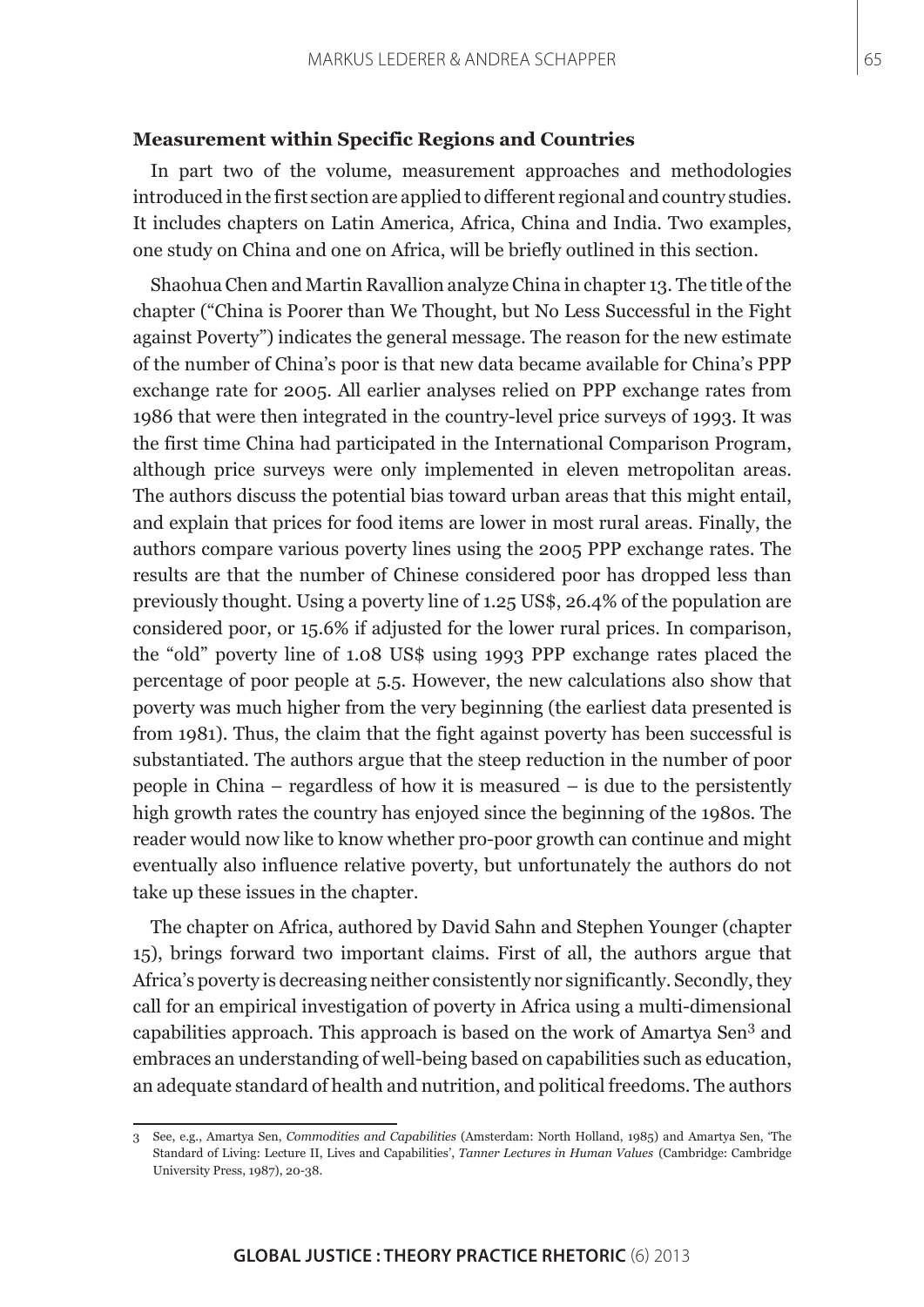give three arguments for a capabilities-based investigation: Measurement errors occur less for non-income variables; public policy focuses on delivering health and education services; and finally, outcomes pertinent to nutrition, health and education can be measured at the individual level and do not need to be assessed at the household level. The variables they use to test consistency in projected increase or reduction of poverty are: *per capita* expenditures for income poverty; children's height-for-age and women's body mass for health poverty; and women's years of school completed for education.

The results of Sahn and Younger confirm that major poverty reductions have not yet been realized, which "paint[s] a relatively sobering picture of economic and social progress in Africa" (p.409). An important exception is the increasing number of primary school enrollments, which will eventually lead to increased education achievements in Sub-Saharan Africa. Francophone Africa, however, does not follow suit on these educational improvements. Another finding – which is consistent with the outcomes of Bhalla (chapter  $4$ ) – is that progress is not hampered by inequality. Sahn and Younger find that education and health deprivations are related to a lack of growth in average income. Finally, they point to the fact that the indicators used may move inconsistently and in different directions. Here, they again highlight the utility of their approach beyond material standards. In such cases, they suggest to investigate each indicator, its movement and the reasons behind that individually.

While the authors apply a widely accepted approach to their empirical analysis in Africa, some issues remain untouched throughout their chapter. One is the relationship between income and capabilities. Sahn and Younger's claim that the two are not highly correlated is inconsistent with Sen's statement that "money metrics of poverty, particularly as measured by income (or consumption expenditures) are *instrumentally* important to these capabilities<sup>"</sup> (p.372). This is puzzling and calls for a more detailed reflection, which could have been embedded in their justification of the capabilities approach. Furthermore, after drawing a relatively pessimistic picture of Africa's achievement in poverty reduction, it would have been helpful had they explained more about the causes of such failure. After bringing forward a claim in favor of a multi-dimensional measurement procedure (based on the argument that policies rather deliver education and health services instead of disseminating cash transfers), it would have been important to evaluate the success of such policies according to the empirical data utilized for this study. Otherwise we might conclude that the more comprehensive measurement approach does not in fact add to what we already knew before: that Africa is poor, and poorer than other regions in the world.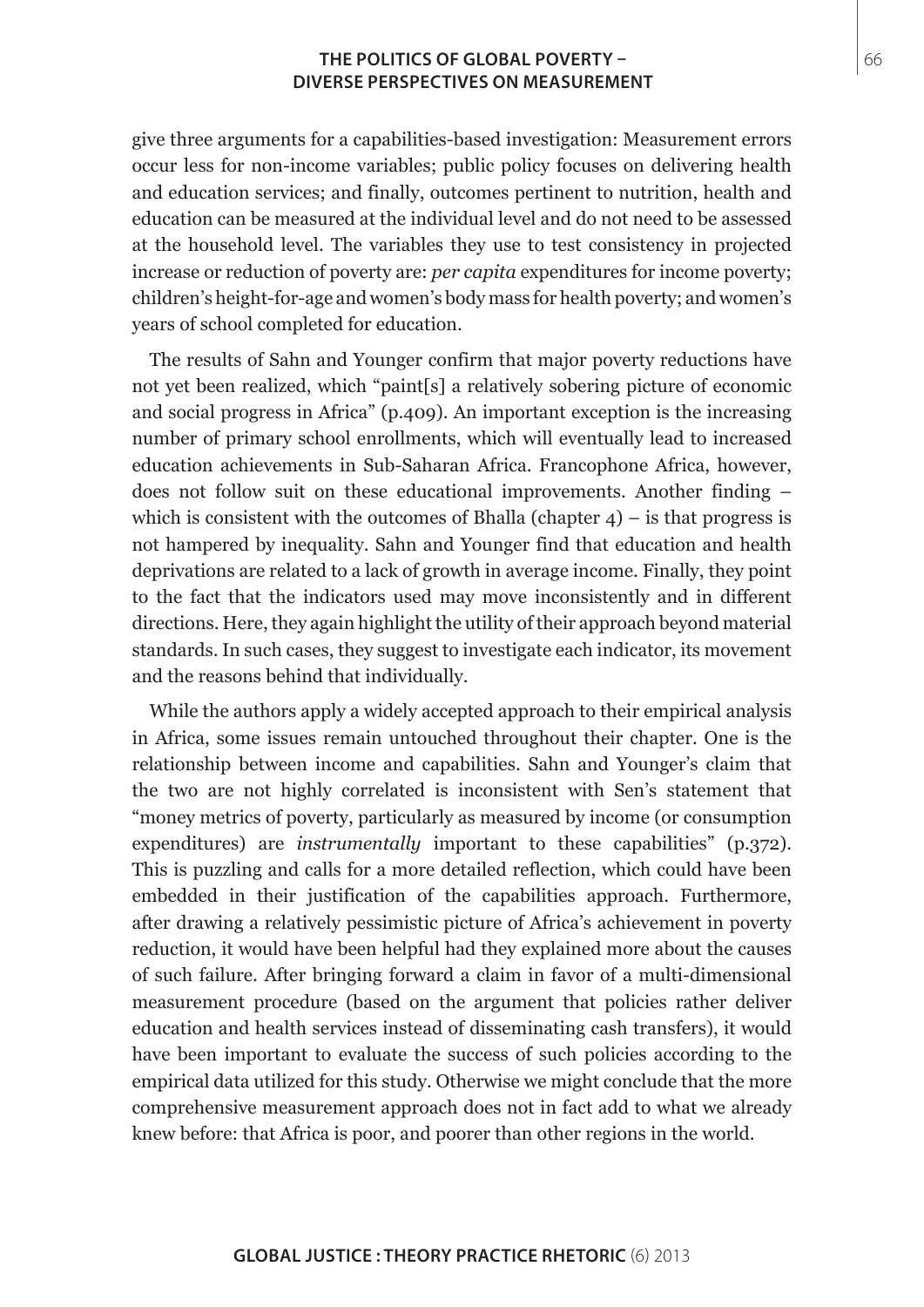## **Evaluating the Volume**

As the summary above indicates, the chapters of this volume overall do an excellent job of tackling the various aspects, contentions and problems in evaluating the levels of poverty in the world. The volume provides knowledge of the various technical details and methodologies of poverty measurements. The authors take seriously the alternative methods and carefully evaluate the benefits and drawbacks of each through insightful dialogue. In many chapters, the authors engage directly with each other's arguments. This helps the reader to grasp and evaluate the different arguments brought forward for the application of particular measurement concepts. The diversity of perspectives that are offered within a single book is remarkable. These vary from the use of standard poverty lines and calculations based on household surveys to more sophisticated approaches with a theoretical basis in Amartya Sen's approach of multi-dimensional wellbeing.<sup>4</sup>

However, the extensive discussion of methodological aspects of poverty measurement comes at a price. One problem with the volume is that it is not very accessible to a general audience and to professionals in the field of development policies, who are not experts in techniques such as calculating PPP exchange rates or assessing the comparability of different consumption surveys. Furthermore, although a short section on data coverage and comparability has been integrated into the introduction (chapter 1), a brief critical reflection on the methodological approach utilized in each chapter (or at least on problems in application) would have improved the volume's quality considerably and would have guided the reader in selecting his or her method. The overall style is still highly technical and the reader should be aware that the volume has nothing to do with Stiglitz's other highly popular work.<sup>5</sup> In our view, the volume's main drawback is related to the highly technical focus: the authors avoid explicit statements about the political and policy consequences that follow from their different methods in measuring global poverty. This is regrettable because the rationale for the book goes beyond the academic specialized knowledge of the topic. The measurement of poverty is very pertinent for the first Millennium Development Goal, i.e. the goal of halving poverty by 2015. But the relevance for existing or future policies is not explicitly drawn. The book's technical focus might therefore disappoint those who would like to learn more on what can be done against poverty. Other works, with both normative<sup>6</sup> and institutionalist<sup>7</sup> approaches, have made achievements in this regard.

<sup>4</sup> See Sen (1985; 1987).

<sup>5</sup> Compare, e.g., Joseph E. Stiglitz, *Globalization and Its Discontents* (New York: Norton, 2002) and Joseph E. Stiglitz and Andrew Charlton, *Fair Trade For All* (Oxford: Oxford University Press, 2007).

<sup>6</sup> See Thomas Pogge, 'World Poverty and Human Rights', *Ethics & International Affairs* 19**/**1 (2005), 1-7.

<sup>7</sup> See Daron Acemoglu and James Robinson, *Why Nations Fail. The Origins of Power, Prosperity, and Poverty* (New York: Crown, 2012).